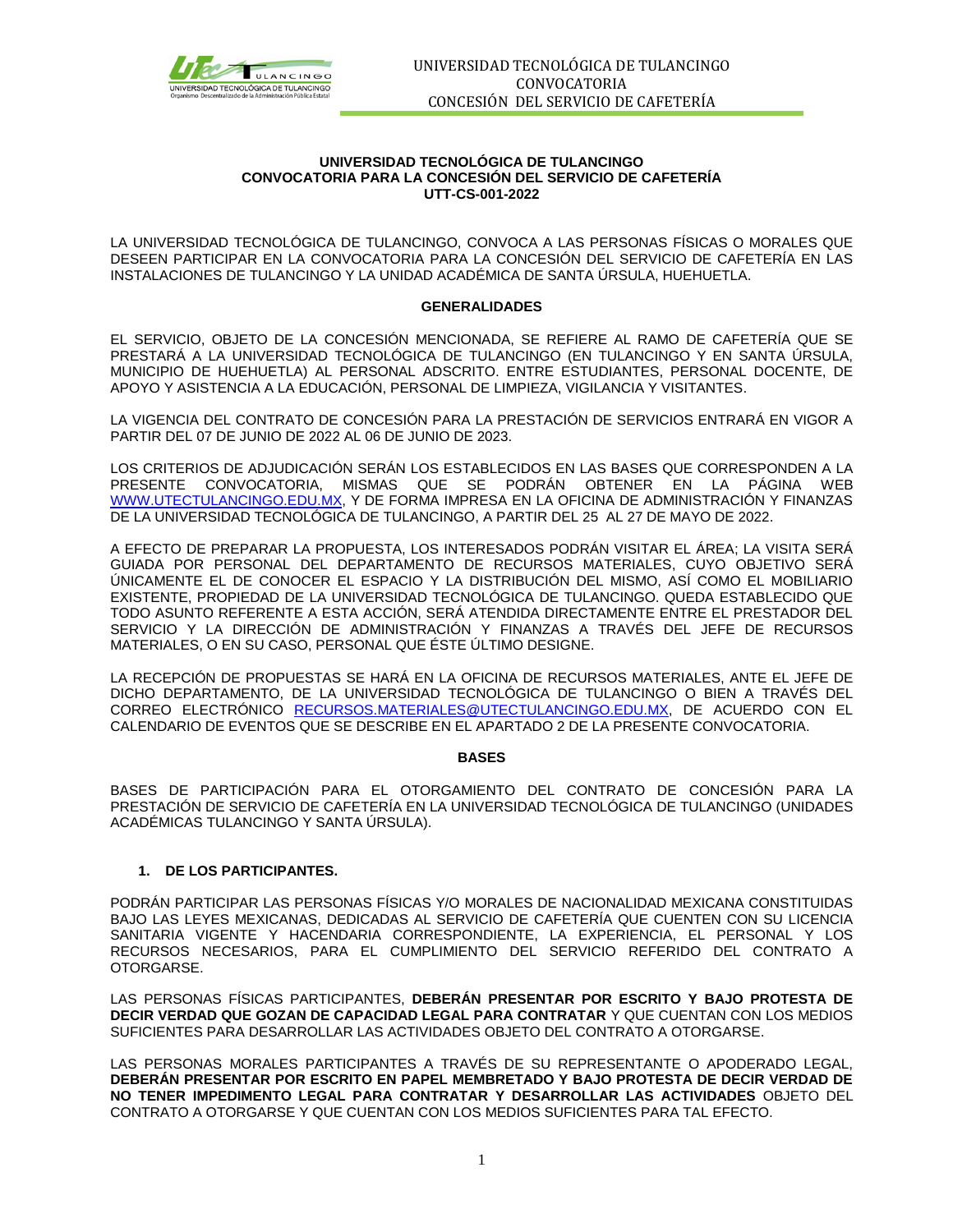

LA PERSONA FÍSICA O MORAL PARTICIPANTE DEBERÁ **CONOCER Y DAR CABAL CUMPLIMIENTO COMO PROVEEDOR**, AL ACUERDO MEDIANTE EL CUÁL SE ESTABLECEN LOS LINEAMIENTOS GENERALES PARA EL EXPENDIO Y DISTRIBUCIÓN DE ALIMENTOS Y BEBIDAS, PREPARADOS Y PROCESADOS EN LAS ESCUELAS DEL SISTEMA EDUCATIVO NACIONAL.

## **2. CALENDARIO DE EVENTOS**

| <b>ACTIVIDAD</b>                                           | <b>FECHA Y HORA</b>                          | <b>LUGAR</b>                                                                                                            |
|------------------------------------------------------------|----------------------------------------------|-------------------------------------------------------------------------------------------------------------------------|
| VISITA A LAS INSTALACIONES<br><b>DE TULANCINGO</b>         | 30 DE MAYO DE 2022,<br>A LAS 12:00 HRS.      | DEPARTAMENTO DE RECURSOS<br>MATERIALES, UNIVERSIDAD<br>TECNOLÓGICA DE TULANCINGO                                        |
| VISITA A LAS INSTALACIONES<br>DE SANTA ÚRSULA              | 30 DE MAYO DE 2022,<br>A LAS 14:00 HRS.      | COORDINACIÓN DE UNIDAD<br>ACADÉMICA EN SANTA ÚRSULA DE<br>LA UNIVERSIDAD TECNOLÓGICA<br><b>DE TULANCINGO</b>            |
| RECEPCIÓN DE<br>PROPUESTAS TÉCNICAS Y<br><b>ECONÓMICAS</b> | 31 DE MAYO DE 2022,<br>DE 13:30 A 13:35 HRS. | DEPARTAMENTO DE RECURSOS<br>MATERIALES DE LA UNIVERSIDAD<br>TECNOLÓGICA DE TULANCINGO                                   |
| PRESENTACIÓN DE<br>DEGUSTACIÓN TULANCINGO                  | 01 DE JUNIO DEL 2022.<br>A LAS 10:00 HRS.    | CAFETERÍA DE LA UNIVERSIDAD<br><b>TECNOLOGICA DE TULANCINGO</b>                                                         |
| PRESENTACIÓN DE<br>DEGUSTACIÓN HUEHUETLA                   | 01 DE JUNIO DEL 2022,<br>A LAS 10:00 HRS.    | INSTALACIONES DE LA UNIDAD<br>ACADÉMICA DE SANTA ÚRSULA,<br><b>HUEHUETLA</b>                                            |
| <b>ENTREGA DE RESULTADOS</b>                               | 03 DE JUNIO DE 2022,<br>A LAS 12:30 HRS.     | DIRECCIÓN DE ADMINISTRACIÓN Y<br>FINANZAS DE LA UNIVERSIDAD<br>TECNOLÓGICA DE TULANCINGO                                |
| FIRMA DE CONTRATO                                          | 06 DE JUNIO DE 2022.<br>A LAS 12:30 HRS.     | DEPARTAMENTO DE RECURSOS<br><b>MATERIALES Y SERVICIOS</b><br><b>GENERALES, UNIVERSIDAD</b><br>TECNOLÓGICA DE TULANCINGO |
| INICIO DE CONTRATO.                                        | 07 DE JUNIO DE 2022                          | UNIVERSIDAD TECNOLÓGICA DE<br><b>TULANCINGO Y UNIDAD</b><br>ACADÉMICA DE SANTA ÚRSULA                                   |

## **3. DE LA INFORMACIÓN ESPECÍFICA DEL SERVICIO**

EL SERVICIO SERÁ CONCESIONADO POR CONCEPTOS, CORRESPONDIENTES A **DOS** CONCESIONES:

- 1. SERVICIO DE CONCESIÓN PARA LA PROVISIÓN DE ALIMENTOS EN LA CAFETERÍA DE LA UNIVERSIDAD TECNOLÓGICA DE TULANCINGO (**TULANCINGO).**
- 2. SERVICIO DE CONCESIÓN PARA LA PROVISIÓN DE ALIMENTOS EN LA CAFETERÍA DE LA UNIVERSIDAD TECNOLÓGICA DE TULANCINGO, UNIDAD ACADÉMICA **SANTA ÚRSULA, HUEHUETLA**

LA DESCRIPCIÓN ESPECÍFICA DEL SERVICIO, SE DESCRIBE EN LOS **ANEXOS 1 Y 2** DE LA PRESENTE CONVOCATORIA.

## **4. CONDICIONES DE LA CONCESIÓN**

**E**L PAGO POR SERVICIO DE CONCESIÓN PARA LA PROVISIÓN DE ALIMENTOS EN LA CAFETERÍA DE LA UNIVERSIDAD TECNOLÓGICA DE TULANCINGO (**TULANCINGO),** SERÁ DE 17.45 UMAS MENSUALES.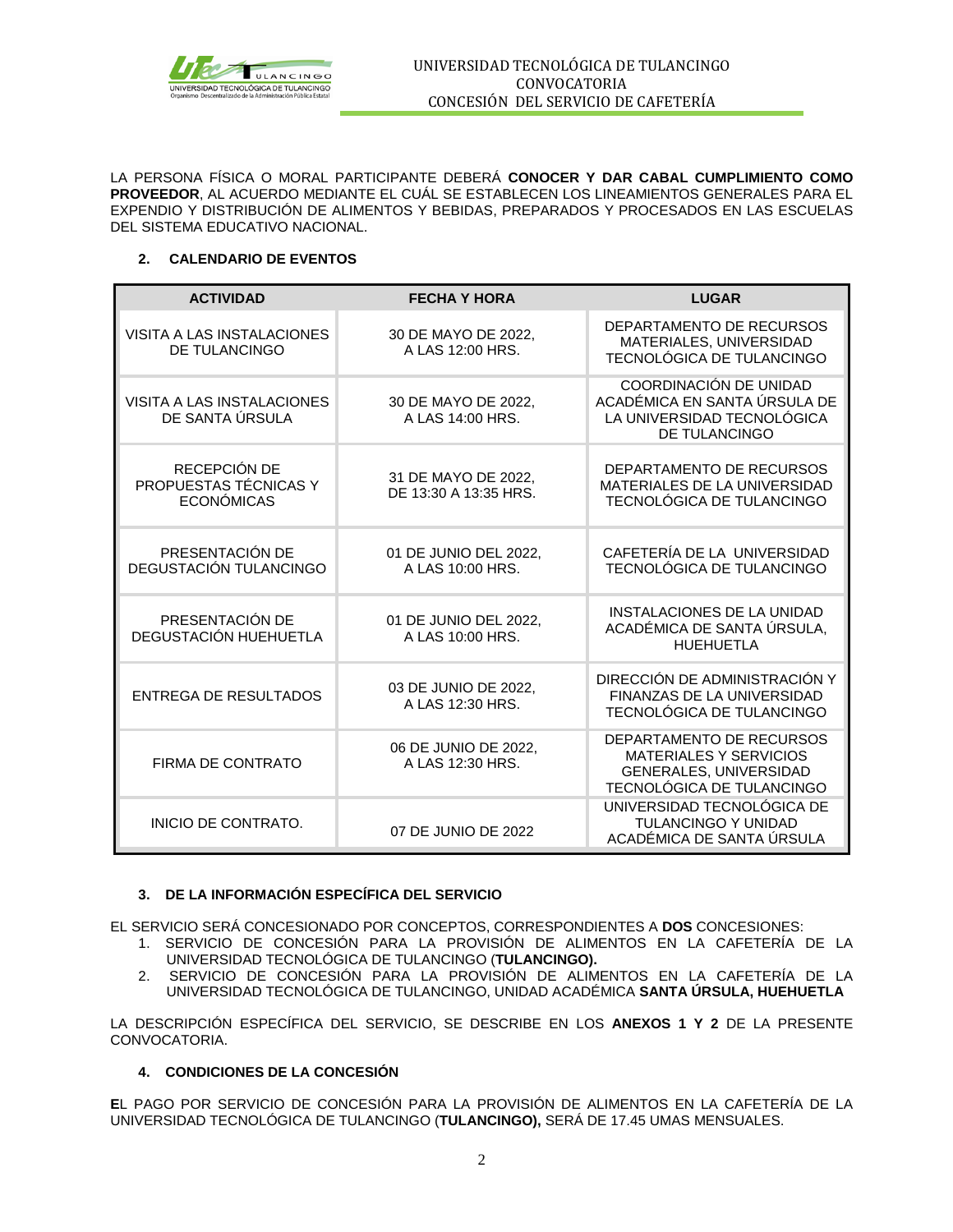

**E**L PAGO POR SERVICIO DE CONCESIÓN PARA LA PROVISIÓN DE ALIMENTOS EN LA CAFETERÍA DE LA UNIVERSIDAD TECNOLÓGICA DE TULANCINGO, UNIDAD ACADÉMICA **SANTA ÚRSULA,** SERÁ DE 17.45 UMAS TRIMESTRALES

EN AMBOS CASOS, DEBERÁN SER INGRESADOS A TRAVÉS DEL DEPARTAMENTO DE CAJA, (EN LA UNIDAD ACADÉMICA CORRESPONDIENTE), DURANTE LOS PRIMEROS CINCO DÍAS DE CADA MES INMEDIATO POSTERIOR A LA CONCLUSIÓN DEL MES DE SERVICIO.

LOS PRECIOS PERMANECERÁN FIJOS Y NO HABRÁ ESCALATORIA ALGUNA.

COMO PARTE DE LA GARANTÍA DE CUMPLIMIENTO EL PARTICIPANTE GANADOR, DEBERÁ ENTREGAR AL INICIO DEL CONTRATO UNA CANTIDAD IGUAL A LA APORTACIÓN MENSUAL, ASÍ COMO PARA GARANTIZAR EL BUEN USO DE LAS INSTALACIONES.

#### **5. PLAZO Y CONDICIONES DE ENTREGA.**

EL PLAZO DE ENTREGA SERÁ DEL 07 DE JUNIO DE 2022 AL 06 DE JUNIO DEL 2023. CON HORARIOS DE:

UNIDAD ACADÉMICA DE TULANCINGO DE 7:00 A 19:00 HORAS DE LUNES A VIERNES Y DE 9:00 A 14:00 HORAS LOS DÍAS SÁBADOS.

UNIDAD ACADÉMICA DE SANTA ÚRSULA DE 8:00 A 15:00 HORAS DE LUNES A VIERNES.

LOS GASTOS POR CONCEPTO DE FLETES, SEGUROS, MANIOBRAS DE CARGA Y DESCARGA ETC., DEBERÁN ESTAR CONSIDERADOS POR EL CONCESIONARIO. EL LICITANTE GANADOR PODRÁ ESTABLECER CONTACTO CON EL PROVEEDOR ACTUAL, UNA VEZ FIRMADO EL CONTRATO PARA CONOCER LAS CONDICIONES ACTUALES Y CUALQUIER NEGOCIACIÓN EN RELACIÓN A LAS INSTALACIONES DE LOS SERVICIOS Y MOBILIARIO.

LA FORMA Y TÉRMINOS EN QUE SE REALIZARÁ LA VERIFICACIÓN DE LAS ESPECIFICACIONES Y LA ACEPTACIÓN DEL SERVICIO SERÁ LA SIGUIENTE:

- A. CADA CUATRIMESTRE, EL ÁREA SOLICITANTE REALIZARÁ LA EVALUACIÓN DEL SERVICIO, MISMO QUE DEBERÁ UBICARSE DENTRO DEL 80 A 100%, EN ESCALA DE 1-100%.
- B. EN CASO DE QUE SE TENGA UN PORCENTAJE DE EVALUACIÓN ENTRE EL 65 Y 80%, EL ÁREA CONTRATANTE REALIZARÁ UN AVISO DENTRO DE LOS CINCO DÍAS HÁBILES SIGUIENTES PARA QUE EL CONCESIONARIO PROPONGA LAS MEDIDAS NECESARIAS PARA LA MEJORA DEL SERVICIO, LA CUAL DEBERÁ REFLEJARSE EN EL SIGUIENTE PERIODO DE EVALUACIÓN.
- C. EN CASO DE QUE AL SIGUIENTE PERIODO CONTINÚE CON EL MISMO PORCENTAJE DE EVALUACIÓN O MENOR A ÉSTE, PROCEDERÁ LA CANCELACIÓN DEL CONTRATO DE CONCESIÓN, EN PLENO DERECHO POR LA CONVOCANTE, SIN NECESIDAD DE RESOLUCIÓN JUDICIAL EN TÉRMINOS DE LA LEY EN LA MATERIA, MEDIANTE SIMPLE AVISO DADO POR ESCRITO AL CONCESIONARIO, POR INCUMPLIMIENTO.
- D. SI EL PORCENTAJE SE ENCUENTRA POR DEBAJO DEL 65%, EN LA PRIMERA EVALUACIÓN, PROCEDERÁ LA RECISIÓN DEL CONTRATO DE CONCESIÓN, EN PLENO DERECHO POR "LA UNIVERSIDAD" SIN NECESIDAD DE RESOLUCIÓN JUDICIAL EN TÉRMINOS DE LA LEY EN LA MATERIA, MEDIANTE SIMPLE AVISO DADO POR ESCRITO AL CONCESIONARIO, POR INCUMPLIMIENTO.
- **6. ESPACIO FÍSICO.**

**UNIDAD ACADÉMICA DE TULANCINGO**: EL SERVICIO DE CAFETERÍA SE PRESTARÁ EN EL INMUEBLE DE LA UNIVERSIDAD TECNOLÓGICA DE TULANCINGO, QUE CUENTA CON UNA SUPERFICIE DE (240 M2) DESTINADOS PARA ESTA ACTIVIDAD.

CUENTA CON MOBILIARIO PARA ATENCIÓN DE COMENSALES, NO ASÍ CON MOBILIARIO PARA LA ATENCIÓN Y PREPARACIÓN DE LOS ALIMENTOS, NI INSTALACIÓN PARA LA PROVISIÓN DE GAS Y AGUA, LOS CUALES SON A CARGO DEL LICITANTE GANADOR.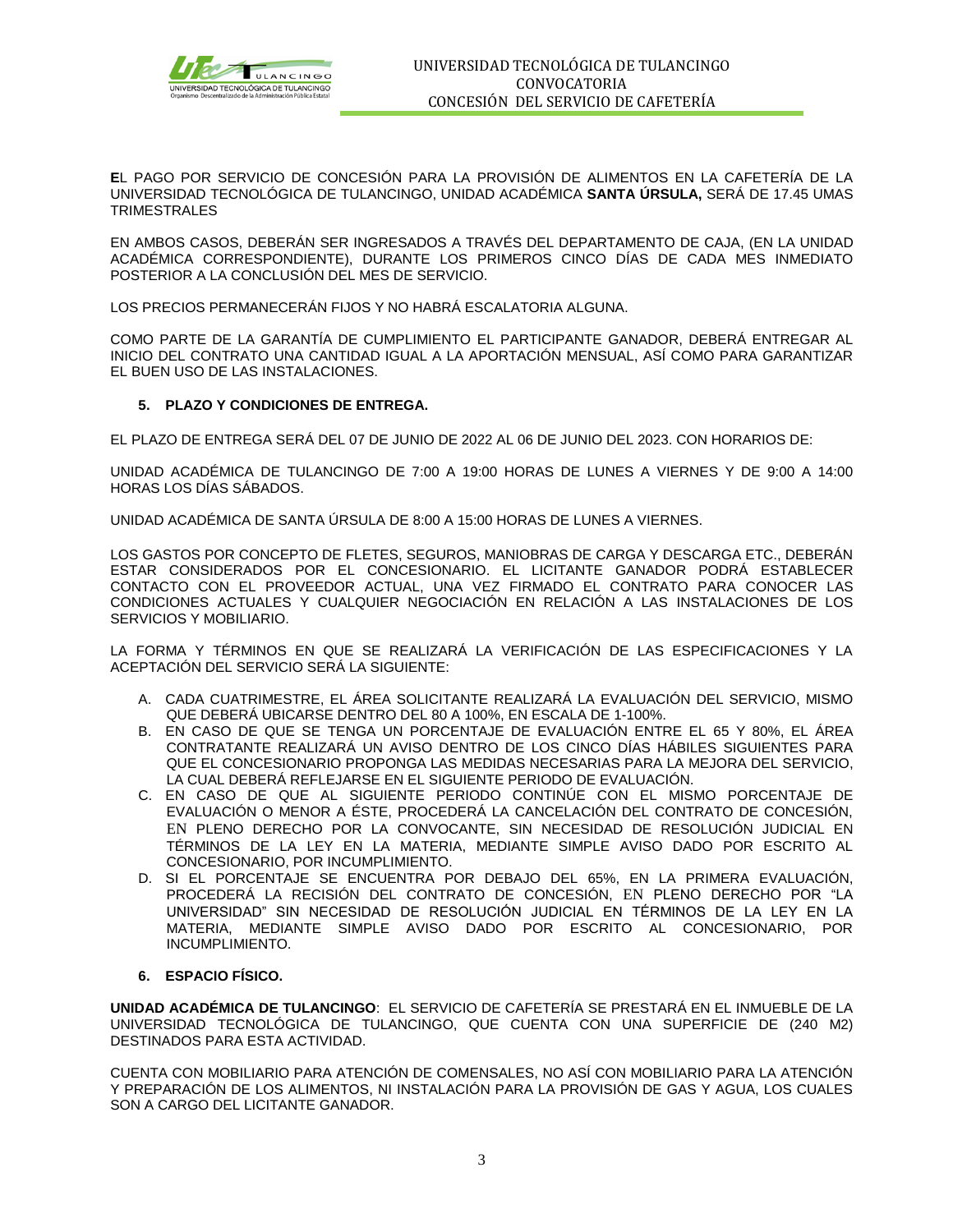

**UNIDAD ACADÉMICA DE SANTA ÚRSUAL**; CUENTA CON UN ESPACIO PARA LA VENTA DE ALIMENTOS, AL AIRE LIBRE UNICAMENTE.

## **7. DE LAS CARACTERÍSTICAS DEL SERVICIO**

## **A N E X O 1**

## **ESPECIFICACIONES TÉCNICAS**

Universidad Tecnológica de Tulancingo

### SERVICIO DE CONCESIÓN PARA LA PROVISIÓN DE ALIMENTOS EN LA CAFETERÍA DE LA UNIVERSIDAD TECNOLÓGICA DE TULANCINGO (**TULANCINGO).**

| <b>PARTIDA</b> | <b>CANTIDAD</b> | <b>ESPECIFICACIONES TÉCNICAS</b>                                                                                                                                                                                                                                                                                                                                                                                                                                                                                                                                                                                                                                                                                                                                                                                                                          |  |  |
|----------------|-----------------|-----------------------------------------------------------------------------------------------------------------------------------------------------------------------------------------------------------------------------------------------------------------------------------------------------------------------------------------------------------------------------------------------------------------------------------------------------------------------------------------------------------------------------------------------------------------------------------------------------------------------------------------------------------------------------------------------------------------------------------------------------------------------------------------------------------------------------------------------------------|--|--|
|                |                 | 1. EL SERVICIO DE CAFETERÍA SE PRESTARÁ EN EL INMUEBLE DE LA<br>UNIVERSIDAD TECNOLÓGICA DE TULANCINGO, QUE CUENTA CON<br>UNA SUPERFICIE DE (240 M <sup>2</sup> ) DESTINADOS PARA ESTA ACTIVIDAD,<br>QUE SE UBICA EN CAMINO A AHUEHUETITLA, NÚMERO 301,<br>COLONIA LAS PRESAS, C.P. 43645, TULANCINGO DE BRAVO,<br>HIDALGO.<br>2. EL SERVICIO CUENTA CON UN MERCADO CAUTIVO DE ASISTENCIA<br>DIARIA APROXIMADA DE 250 PERSONAS.<br>3. CUENTA CON MOBILIARIO PARA ATENCIÓN DE COMENSALES, NO<br>ASÍ CON MOBILIARIO PARA LA ATENCIÓN Y PREPARACIÓN DE LOS<br>ALIMENTOS.                                                                                                                                                                                                                                                                                      |  |  |
| $\mathbf{1}$   | 1               | COMO PARTE DEL SERVICIO SE DEBERÁ PROVEER:<br>• ALIMENTOS Y BEBIDAS DEBIDAMENTE BALANCEADOS<br>NUTRIMENTALMENTE Y A PRECIOS ACCESIBLES.<br>• VENTA DE ALIMENTOS Y BEBIDAS NATURALES, PRIORIZANDO LA<br>VENTA DE VERDURAS, FRUTAS DE TEMPORADA Y REFRIGERIOS.<br>• OFRECER MENÚ DE DESAYUNO Y COMIDA DEL DÍA.<br>• GARANTIZAR LA CALIDAD E HIGIENE DE LOS ALIMENTOS QUE SE<br>OFREZCAN.<br>• ALIMENTOS PREVIAMENTE PREPARADOS PARA REDUCIR TIEMPOS<br>EN LA ATENCIÓN, SIN QUE ELLO REDUZCA LA CALIDAD Y<br>FRESCURA DE LOS MISMOS, ASÍ COMO DAR OPCIONES DE<br>ALIMENTOS PARA PREPARAR EN EL MOMENTO.                                                                                                                                                                                                                                                      |  |  |
|                |                 | ATENDER REQUERIMIENTOS DE LA CONVOCANTE SOBRE SERVICIO<br>DENTRO O FUERA DE LAS INSTALACIONES Y DEL HORARIO, LO CUAL HARÁ<br>SABER A TRAVÉS DEL DOCUMENTO OFICIAL.<br>PREVER Y APLICAR LAS MEDIDAS DE HIGIENE CORRESPONDIENTES.<br>CONTAR CON PROTOCOLOS DE LIMPIEZA Y DESINFECCIÓN DIARIA DE<br>ÁREAS, SUPERFICIES, OBJETOS DE CONTACTO, ASEGURAR TANTO PARA<br>EMPLEADOS COMO CONSUMIDORES EL ACCESO A JABÓN, TOALLAS<br>DESECHABLES DE PAPEL, ASÍ COMO A GEL ANTIBACTERIAL.<br>VIGILAR EL USO OBLIGATORIO DEL CUBREBOCAS, EL CUIDADO DE LA SANA<br>DISTANCIA Y LA TOMA DE TEMPERATURA.<br>CONTRATAR Y PROVEER EL SERVICIO DE WIFI PARA LOS COMENSALES.<br>ASÍ COMO LA SEÑAL DE TV O VÍDEOS POR INTERNET (POR LO QUE SE<br>SUGIERE INSTALAR UNA O VARIAS PANTALLAS IGUAL O SUPERIOR A 30").<br>PERMITIR QUE LOS COMENSALES PUEDAN CONECTAR A LA ENERGÍA |  |  |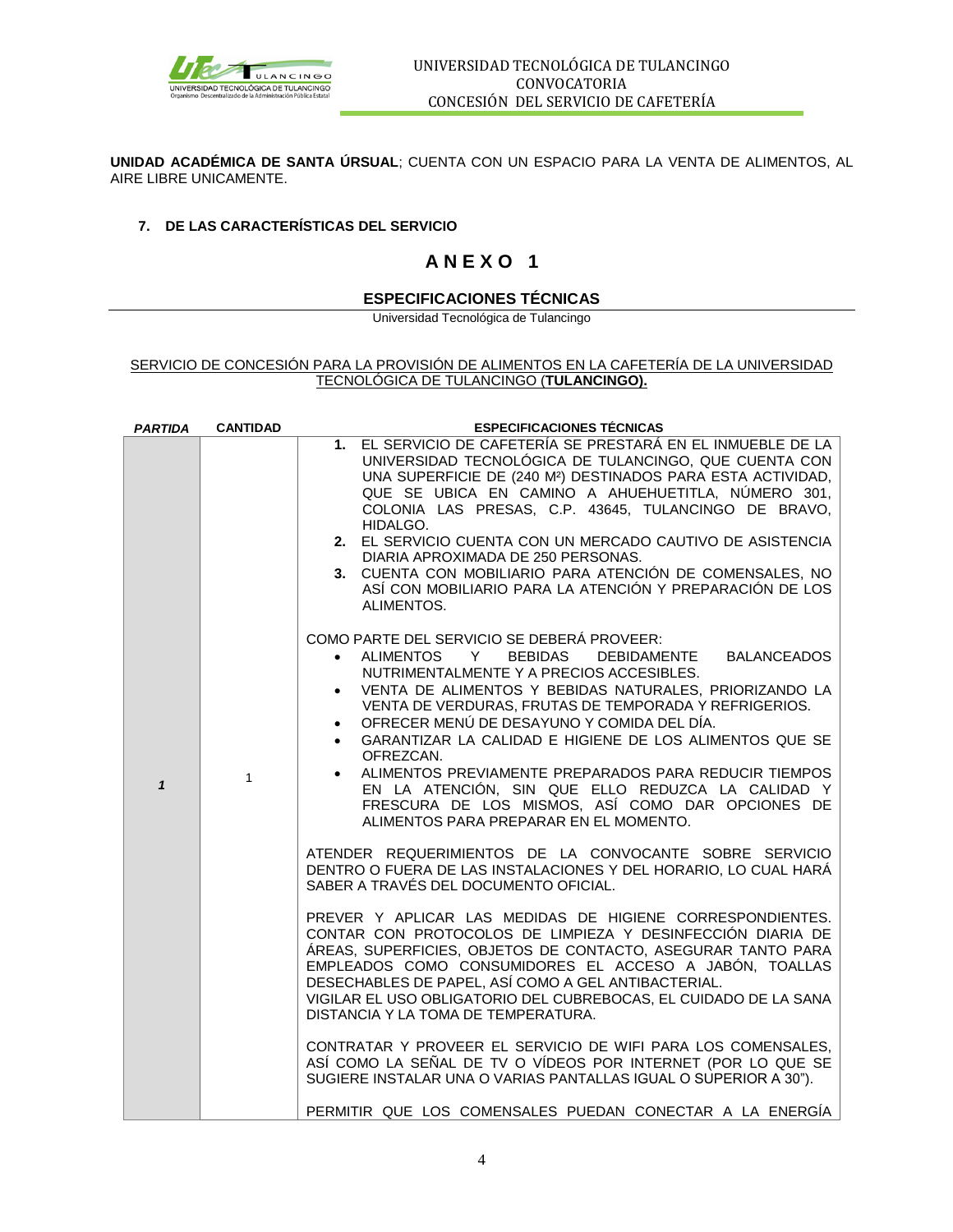

| ELÉCTRICA SUS DISPOSITIVOS ELECTRÓNICOS EN EL INTERIOR DE LA<br>CAFETERÍA, ASÍ COMO SU PERMANENCIA EN LAS ÁREAS DESTINADAS<br>PARA TAL EFECTO.                                                                                                                                                                                                                                                                                                                                                                                                                                |
|-------------------------------------------------------------------------------------------------------------------------------------------------------------------------------------------------------------------------------------------------------------------------------------------------------------------------------------------------------------------------------------------------------------------------------------------------------------------------------------------------------------------------------------------------------------------------------|
| DESTINAR UN ESPACIO Y ACONDICIONARLO CON HORNO DE MICROONDAS<br>PARA COMENSALES ESTUDIANTES Y TRABAJADORES QUE CONSUMEN SUS<br>PROPIOS ALIMENTOS; ASÍ COMO, PERMITIR HACER USO DE LA CAFETERÍA.                                                                                                                                                                                                                                                                                                                                                                               |
| QUEDA ESTABLECIDO QUE TANTO EL EQUIPAMIENTO, MANTENIMIENTO Y<br>SERVICIO EN EL INMUEBLE, MOBILIARIO Y EQUIPO, CORRERÁ POR CUENTA<br>DEL CONCESIONARIO, POR LO QUE DEBERÁ ASEGURAR:                                                                                                                                                                                                                                                                                                                                                                                            |
| A. FUMIGACIÓN MENSUAL<br><b>B.</b> DISPOSICIÓN ADECUADA DE LOS RESIDUOS, CLASIFICADOS Y<br>TRASLADADOS AL LUGAR QUE INDIQUE LA CONVOCANTE.<br>C. LIMPIEZA DEL TINACO (MÍNIMO 1 VEZ AL SEMESTRE).<br>D. TENDRÁ ASIGNADO UN ESPACIO PARA ESTACIONAMIENTO<br>DESIGNADO POR LA UNIVERSIDAD Y SE LE INFORMARÁ SOBRE LA<br>FORMA EN DONDE SE PODRÁN HACER MANIOBRAS Y CARGA Y<br>DESCARGA DE SUS INSUMOS.<br>E. CUALQUIER ACTIVIDAD DE TRABAJO FUERA DEL HORARIO<br>HABITUAL DE LA UNIVERSIDAD, DEBERÁ SER NOTIFICADO Y<br>PREVIAMENTE AUTORIZADO PARA EL INGRESO A LA INSTITUCIÓN. |
| PROPORCIONAR EL SERVICIO EN HORARIO DE 7:00 A 19:00 HORAS DE<br>LUNES A VIERNES Y DE 9:00 A 14:00 HORAS LOS DÍAS SÁBADOS. ASÍ MISMO,<br>AJUSTAR SU ATENCIÓN AL CALENDARIO ESCOLAR.                                                                                                                                                                                                                                                                                                                                                                                            |
| CONSIDERAR QUE PARALELO AL SERVICIO DEL CONCESIONARIO,<br>OPERARÁ EL SERVICIO DE AQUELLOS EMPLEADOS Y ALUMNOS QUE<br>INGIERAN ALIMENTOS PROPIOS. POR LO QUE LA COMUNIDAD<br>UNIVERSITARIA ES LIBRE DE INGRESAR ALIMENTOS, CALENTARLOS EN<br>CASO NECESARIO, CONSUMIR AL INTERIOR INDEPENDIENTEMENTE DE SU<br>COMPRA.                                                                                                                                                                                                                                                          |
| EVITAR EL USO DE MATERIAL DESECHABLE E INSUMOS DE UNICEL O<br>POPOTES, ATENDIENDO LAS DISPOSICIONES DE SUSTENTABILIDAD PARA<br>EL CUIDADO Y PROTECCIÓN DEL MEDIO AMBIENTE; ASIMISMO, EL INGRESO<br>DE COMENSALES CON RECIPIENTES DE UNICEL O DESECHABLES, EN<br>ATENCIÓN A LAS INDICACIONES DEL COMITÉ DE SUSTENTABILIDAD.                                                                                                                                                                                                                                                    |
| EL CONCESIONARIO DEBERÁ CONTAR CON AL MENOS UN MÓDULO DE<br>ATENCIÓN AL CLIENTE, ASÍ COMO UNA CAJA (INDEPENDIENTE DEL<br>SERVICIO)                                                                                                                                                                                                                                                                                                                                                                                                                                            |
| PARA LA PROVISIÓN DEL SERVICIO, EL PERSONAL DEBERÁ PORTAR<br>UNIFORME Y GAFETE CON SU NOMBRE VISIBLE.                                                                                                                                                                                                                                                                                                                                                                                                                                                                         |
| DESIGNAR UNA PERSONA RESPONSABLE DEL SERVICIO (ENCARGADO DE<br>PERSONAL).                                                                                                                                                                                                                                                                                                                                                                                                                                                                                                     |
| DEBERÁ SER RESPETUOSO DE LA NORMATIVIDAD INTERNA.                                                                                                                                                                                                                                                                                                                                                                                                                                                                                                                             |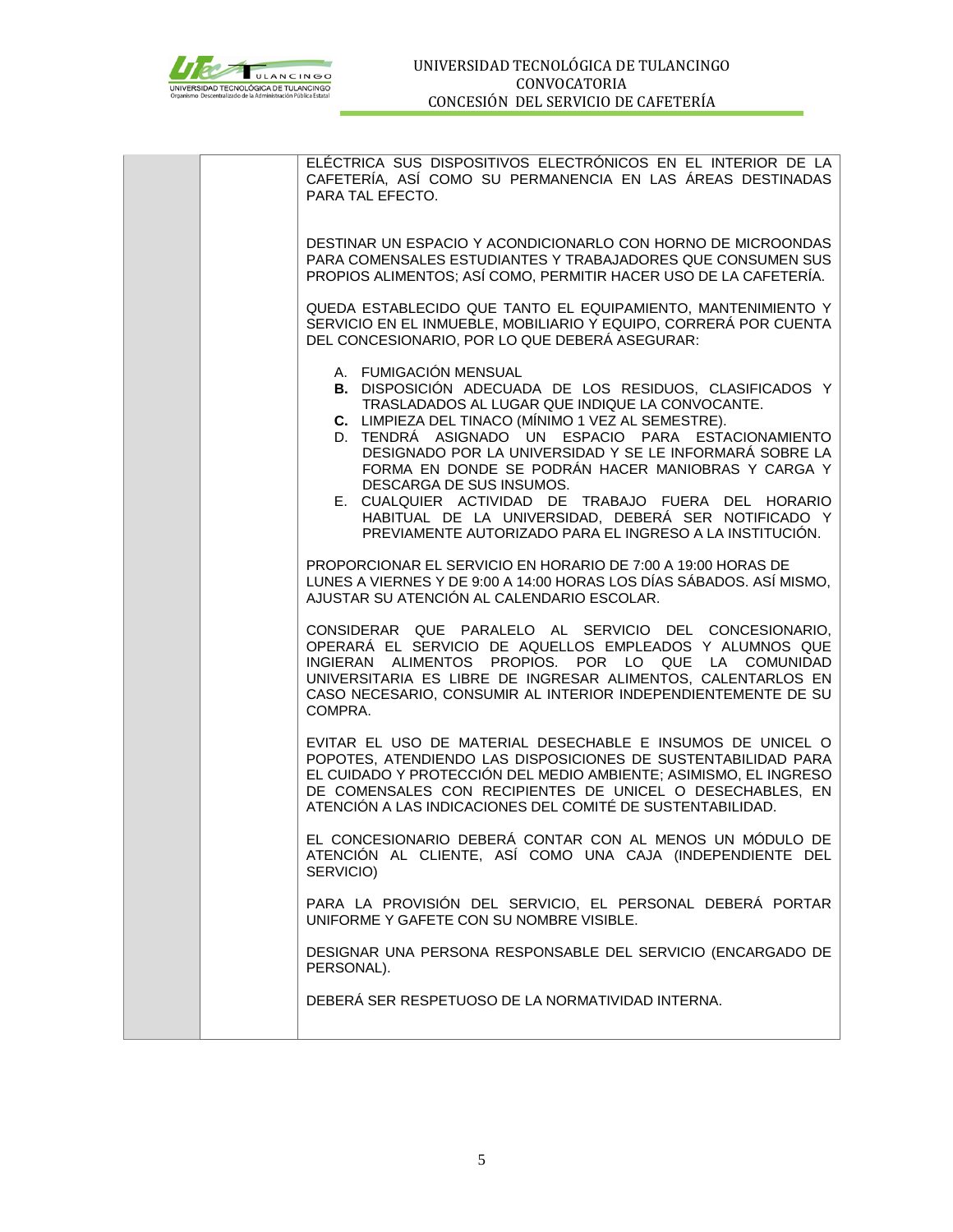

# **A N E X O 2**

## **ESPECIFICACIONES TÉCNICAS**

Universidad Tecnológica de Tulancingo

#### SERVICIO DE CONCESIÓN PARA LA PROVISIÓN DE ALIMENTOS EN LA CAFETERÍA DE LA UNIVERSIDAD TECNOLÓGICA DE TULANCINGO, **UNIDAD ACADÉMICA DE SANTA ÚRSULA**

| <b>PARTIDA</b> | <b>CANTIDAD</b> | <b>ESPECIFICACIONES TÉCNICAS</b>                                                                                                                                                                                                                                                                                                                                                                                                                                                                                                                                                                    |
|----------------|-----------------|-----------------------------------------------------------------------------------------------------------------------------------------------------------------------------------------------------------------------------------------------------------------------------------------------------------------------------------------------------------------------------------------------------------------------------------------------------------------------------------------------------------------------------------------------------------------------------------------------------|
|                |                 | 1. EL SERVICIO DE ALIMENTOS SE PRESTARÁ EN EL INMUEBLE DE LA<br>UNIDAD ACADÉMICA DE LA UNIVERSIDAD TECNOLÓGICA DE<br>TULANCINGO, UBICADA EN SANTA ÚRSULA HUEHUETLA.<br>CON<br>UNA<br><b>SUPERFICIE</b><br><b>LIBRE</b><br>CUENTA<br>AL<br>AIRE<br>DF.<br>APROXIMADAMENTE 6.0 M <sup>2</sup> DESTINADOS PARA ESTA ACTIVIDAD. EL<br>SERVICIO CUENTA CON UN MERCADO CAUTIVO DE ASISTENCIA<br>DIARIA APROXIMADA DE 50 PERSONAS.                                                                                                                                                                         |
|                |                 | 2. CUENTA CON MOBILIARIO PARA LA COLOCACIÓN DE ALIMENTOS,<br>ÚNICAMENTE.                                                                                                                                                                                                                                                                                                                                                                                                                                                                                                                            |
| $\overline{2}$ | $\mathbf{1}$    | COMO PARTE DEL SERVICIO SE DEBERÁ PROVEER:<br>• ALIMENTOS Y BEBIDAS<br>DEBIDAMENTE BALANCEADOS<br>NUTRIMENTALMENTE Y A PRECIOS ACCESIBLES.<br>• VENTA DE ALIMENTOS Y BEBIDAS NATURALES, PRIORIZANDO LA<br>VENTA DE VERDURAS, FRUTAS DE TEMPORADA Y REFRIGERIOS.<br>OFRECER MENÚ DE DESAYUNO Y COMIDA DEL DÍA.<br>GARANTIZAR LA CALIDAD E HIGIENE DE LOS ALIMENTOS QUE SE<br>OFREZCAN.<br>• ALIMENTOS PREVIAMENTE PREPARADOS PARA REDUCIR TIEMPOS<br>EN LA ATENCIÓN, SIN QUE ELLO REDUZCA LA CALIDAD Y<br>FRESCURA DE LOS MISMOS, ASÍ COMO DAR OPCIONES DE<br>ALIMENTOS PARA PREPARAR EN EL MOMENTO. |
|                |                 | QUEDA ESTABLECIDO QUE EL SERVICIO DE LIMPIEZA DEL ÁREA,<br>MOBILIARIO Y EQUIPO, CORRERÁ POR CUENTA DEL PERMISIONARIO.                                                                                                                                                                                                                                                                                                                                                                                                                                                                               |
|                |                 | HORARIO DE SERVICIO DE 8:00 A 15:00 HORAS DE LUNES A VIERNES.                                                                                                                                                                                                                                                                                                                                                                                                                                                                                                                                       |
|                |                 | EVITAR EL USO DE MATERIAL DESECHABLE E INSUMOS DE UNICEL O<br>POPOTES, ATENDIENDO LAS DISPOSICIONES DE SUSTENTABILIDAD PARA<br>EL CUIDADO Y PROTECCIÓN DEL MEDIO AMBIENTE.                                                                                                                                                                                                                                                                                                                                                                                                                          |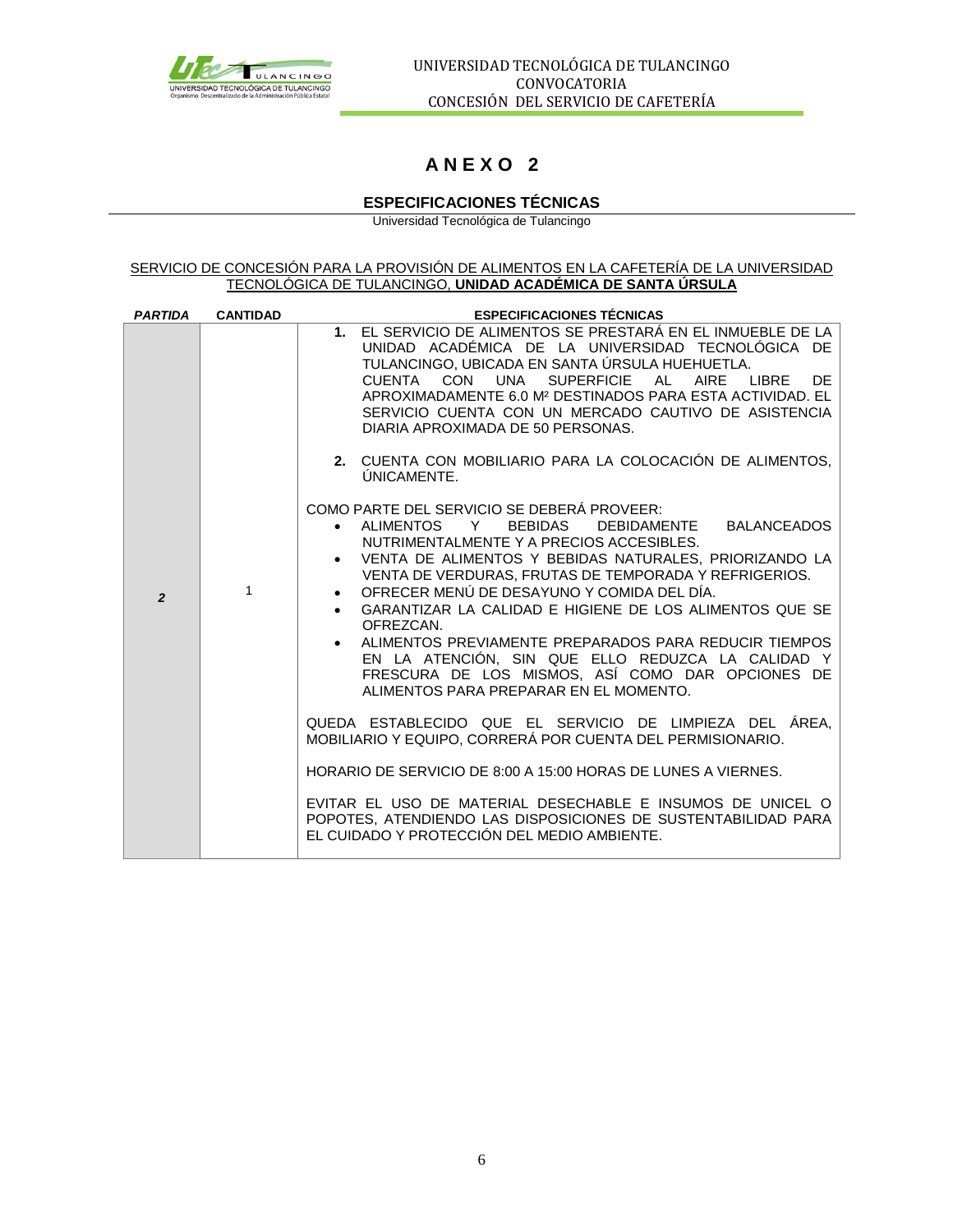

## **8. DE LAS PROPUESTAS Y DOCUMENTACIÓN**

| <b>DOCUMENTO</b> | <b>DESCRIPCIÓN</b>                                                                                                                                                                                                                                                                                                                                                                                                                                                                                                                                                                                                                                                                                                                                                                                                                                                                                                |  |  |
|------------------|-------------------------------------------------------------------------------------------------------------------------------------------------------------------------------------------------------------------------------------------------------------------------------------------------------------------------------------------------------------------------------------------------------------------------------------------------------------------------------------------------------------------------------------------------------------------------------------------------------------------------------------------------------------------------------------------------------------------------------------------------------------------------------------------------------------------------------------------------------------------------------------------------------------------|--|--|
| $\mathsf{I}$     | IDENTIFICACIÓN (COPIA SIMPLE) DEL REPRESENTANTE LEGAL: INE, IFE, PASAPORTE                                                                                                                                                                                                                                                                                                                                                                                                                                                                                                                                                                                                                                                                                                                                                                                                                                        |  |  |
| $\mathbf{I}$     | FORMATO DE ACREDITACIÓN. ESCRITO EN PAPEL PREFERENTEMENTE MEMBRETADO<br>DEL CONCURSANTE FIRMADO POR SU REPRESENTANTE O APODERADO LEGAL DEL<br>CONCURSANTE EN EL QUE MANIFIESTE, BAJO PROTESTA DE DECIR VERDAD, QUE<br>CUENTA CON FACULTADES SUFICIENTES PARA COMPROMETERSE POR SÍ O POR SU<br>REPRESENTADA Y MANIFIESTE EL DOMICILIO PARA OÍR Y RECIBIR TODO TIPO DE<br>NOTIFICACIONES Y DOCUMENTOS QUE DERIVEN DE LOS ACTOS DEL PROCEDIMIENTO<br>DE CONTRATACIÓN Y, EN SU CASO, DEL CONTRATO RESPECTIVO, DE IGUAL FORMA<br>DEBERÁ PROPORCIONAR DIRECCIÓN DE CORREO ELECTRÓNICO. (ANEXO 3).                                                                                                                                                                                                                                                                                                                       |  |  |
| Ш                | CÉDULA DE REGISTRO FEDERAL DE CONTRIBUYENTES DEL PARTICIPANTE, ASÍ COMO<br>LA HOJA DE CUMPLIMIENTO DE OBLIGACIONES FISCALES PARA ACREDITAR QUE SE<br>ENCUENTRA AL CORRIENTE EN EL PAGO DE SUS OBLIGACIONES FÍSCALES                                                                                                                                                                                                                                                                                                                                                                                                                                                                                                                                                                                                                                                                                               |  |  |
| IV               | COMPROBANTE DE DOMICILIO FISCAL (NO MAYOR A TRES MESES)                                                                                                                                                                                                                                                                                                                                                                                                                                                                                                                                                                                                                                                                                                                                                                                                                                                           |  |  |
| $\vee$           | CARTA DE MOTIVOS POR LOS CUALES DESEA PRESTAR EL SERVICIO DE CAFETERÍA                                                                                                                                                                                                                                                                                                                                                                                                                                                                                                                                                                                                                                                                                                                                                                                                                                            |  |  |
| VI               | PROPOSICIÓN TÉCNICA:<br>1. ADEMÁS DE LO ESTABLECIDO EN EL ANEXO 1 Y/O 2, SEGÚN CORRESPONDA A<br>SU PROPOSICIÓN.<br>2. PROPUESTA DE MENÚ<br>LOS MENÚS DEL DÍA, TANTO PARA EL DESAYUNO COMO PARA LA COMIDA,<br>DEBERÁN CONTENER POR LO MENOS UNA PORCIÓN DE CADA GRUPO DE LOS<br>ALIMENTOS RECOMENDADOS POR LA OMS, PARA TENER UN ALTO<br>CONTENIDO NUTRICIONAL. SIENDO COMO REQUISITO MÍNIMO 60 GRS. DE<br>ALIMENTOS DE ORIGEN ANIMAL O LEGUMINOSAS Y CEREALES, PARA EL<br>DESAYUNO; ASÍ COMO 90 GRS., PARA LA COMIDA DEL MEDIO DÍA.<br>3. RELACIÓN DE ALIMENTOS ADICIONALES, CON COSTOS<br>CON LA FINALIDAD DE CALIFICAR LA EXPERIENCIA DE LOS PARTICIPANTES,<br>4.<br>ASÍ COMO EVALUAR LA ACCESIBILIDAD DE LA COMUNIDAD UNIVERSITARIA A<br>LOS PRODUCTOS OFERTADOS, DEBERÁN CONSIDERAR PRECIOS ACCESIBLES<br>Y MOSTRAR CLARAMENTE LA VARIEDAD DEL MENÚ.<br>5. ALIMENTOS PARA DEGUSTAR, (DE LA VARIEDAD DEL MENÚ) |  |  |
| VII              | PROPOSICIÓN ECONÓMICA.<br>PRESENTAR PROPUESTA ECONÓMICA POR CONCEPTO DE CONTRAPRESTACIÓN<br>(ANEXO 4 Y/O 5)                                                                                                                                                                                                                                                                                                                                                                                                                                                                                                                                                                                                                                                                                                                                                                                                       |  |  |
| VIII             | FORMATO QUE DEBERÁN PRESENTAR LOS LICITANTES QUE PARTICIPEN EN EL<br>PROCEDIMIENTO DE CONTRATACIÓN, EN CASO DE EXISTIR IGUALDAD DE<br>CONDICIONES, SE DARÁ PREFERENCIA A LAS PERSONAS QUE INTEGREN EL SECTOR<br>DE MICRO, PEQUEÑAS Y MEDIANAS EMPRESAS EN EL ESTADO. (ANEXO 6)                                                                                                                                                                                                                                                                                                                                                                                                                                                                                                                                                                                                                                    |  |  |

ES NECESARIO QUE EL PARTICIPANTE CONSIDERE LA COMPETITIVIDAD DE ACUERDO A LA COMPETENCIA Y MERCADO DE LA ZONA, EN LA RELACIÓN DE PRODUCTOS Y SERVICIOS CON LOS COSTOS QUE SE PONDRÁN A LA VENTA, LOS CUALES DEBERÁ TENER SIEMPRE A LA VISTA EN LAS INSTALACIONES CON LA TABLA DE COSTOS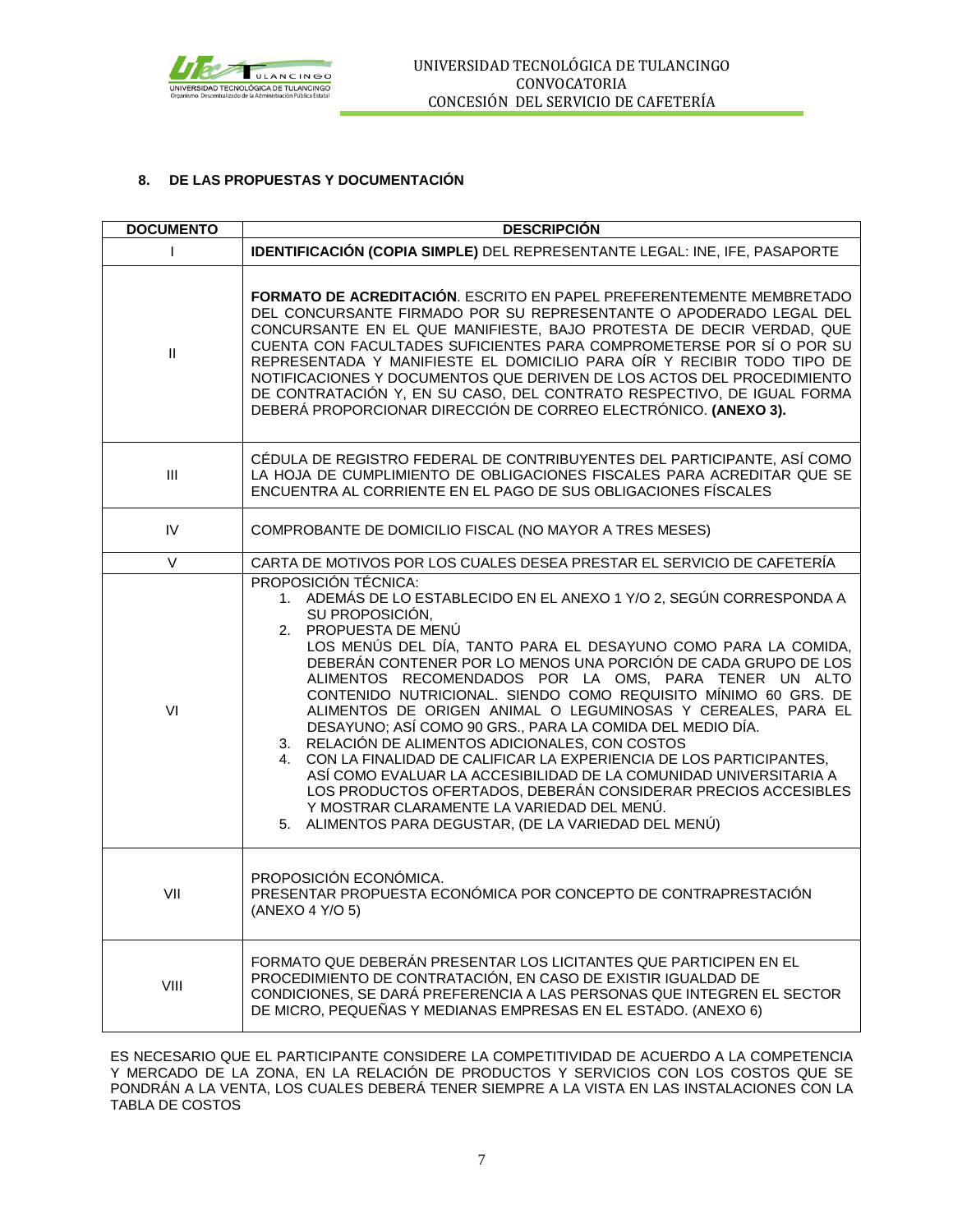

NINGUNA DE LAS ESPECIFICACIONES, REQUISITOS O CONDICIONES ESTABLECIDAS EN LAS PRESENTES BASES NI EN EL CONTRATO A OTORGARSE SERÁ SUSCEPTIBLE DE NEGOCIACIÓN, MODIFICACIÓN O EXCEPCIÓN.

EN AMBOS CASOS, LOS ALIMENTOS QUE SE PROVEAN A LOS ESTUDIANTES BECADOS DEBERÁN SER IGUALES A LOS QUE SE OFRECEN PARA VENTA, Y EN NINGÚN CASO DEBERÁ HABER DIFERENCIA DE TRATO. ASIMISMO, DEBERÁN CONSIDERAR QUE ALGUNOS BECARIOS REQUIEREN DIETAS ESPECÍFICAS, POR RECOMENDACIÓN MÉDICA, O POR TRATARSE DE BECARIOS EXTRANJEROS.

#### **8.1 PARA LA PROPUESTA ECONÓMICA (ANEXO 4 Y 5)**

**1. SERVICIO DE CONCESIÓN PARA LA PROVISIÓN DE ALIMENTOS EN LA CAFETERÍA DE LA UNIVERSIDAD TECNOLÓGICA DE TULANCINGO (TULANCINGO).**

RENTA MENSUAL FIJA EQUIVALENTE A 17.45 UMAS MENSUALES, QUE SERÁN RETRIBUIDOS A LA UNIVERSIDAD DURANTE LOS PRIMEROS CINCO DÍAS HÁBILES DE CADA MES.

**LA BASE ECONÓMICA ADICIONAL POR CONCEPTO DE LA CONTRAPRESTACIÓN SERÁ:** PROPORCIONAR DE FORMA GRATUITA 70 (SETENTA) COMIDAS MENSUALES A EDUCANDOS DE ESCASOS RECURSOS ECONÓMICOS PREVIO ESTUDIO SOCIOECONÓMICO (BECAS ALIMENTICIAS

LA PROPUESTA, INVARIABLEMENTE, DEBERÁ CONTENER UN MENÚ DE TRES TIEMPOS (SOPA, GUISADO, FRIJOLES, TORTILLAS Y AGUA).

#### **2. SERVICIO DE CONCESIÓN PARA LA PROVISIÓN DE ALIMENTOS EN LA UNIVERSIDAD TECNOLÓGICA DE TULANCINGO, UNIDAD ACADÉMICA DE SANTA ÚRSULA.**

RENTA MENSUAL FIJA EQUIVALENTE A 17.45 UMAS TRIMESTRALES, QUE SERÁN RETRIBUIDOS A LA UNIVERSIDAD DURANTE LOS PRIMEROS CINCO DÍAS HÁBILES DE CADA MES.

**LA BASE ECONÓMICA ADICIONAL POR CONCEPTO DE LA CONTRAPRESTACIÓN SERÁ:** PROPORCIONAR DE FORMA GRATUITA 10 (DIEZ) COMIDAS MENSUALES A EDUCANDOS DE ESCASOS RECURSOS ECONÓMICOS PREVIO ESTUDIO SOCIOECONÓMICO (BECAS ALIMENTICIAS).

LA PROPUESTA, INVARIABLEMENTE, DEBERÁ CONTENER UN MENÚ ACCESIBLE A LAS CONDICIONES DE LA ZONA EN DONDE SE UBICA LA UNIDAD ACADÉMICA.

EN CASO DE NO PRESENTAR PROPUESTA EN ALGUNA DE LAS OPCIONES, DEBERÁ PRESENTAR EL DOCUMENTO CORRESPONDIENTE CON LA LEYENDA "NO COTIZO"

## **6. DISPOSICIONES GENERALES**

QUEDA ESTRICTAMENTE PROHIBIDA LA VENTA DE BEBIDAS ALCOHÓLICAS O CUALQUIER PRODUCTO QUE PONGA EN RIESGO LA SALUD DE LOS COMENSALES.

#### **7. CRITERIOS PARA LA ADJUDICACIÓN DEL CONTRATO.**

EL GRUPO **EVALUADOR DEL SERVICIO DE CAFETERÍA** EMITIRÁ SU OPINIÓN EN RELACIÓN AL ANÁLISIS DE LAS PROPUESTAS TÉCNICAS Y ECONÓMICAS.

LOS CRITERIOS QUE SE APLICARÁN PARA LA ADJUDICACIÓN DEL CONTRATO, SERÁN LOS SIGUIENTES:

| <b>CRITERIO</b>                                      | <b>PONDERACION</b> | <b>DOCUMENTO</b> |                      |
|------------------------------------------------------|--------------------|------------------|----------------------|
|                                                      | <b>TULANCINGO</b>  | <b>HUEHUETLA</b> |                      |
| <b>BECAS</b><br>DE.<br>OFFRTA<br><b>ALIMENTICIAS</b> | 40%                | 40%              | DOCUMENTO IX         |
| <b>TABLA DE PRECIOS</b>                              | 20%                | <b>20%</b>       | <b>FORMATO LIBRE</b> |
| DF<br>VARIEDAD<br><b>ALIMENTOS</b>                   | 15%                | 15%              | <b>FORMATO LIBRE</b> |
| CALIDAD DE ALIMENTOS                                 | 25%                | 25%              | <b>DEGUSTACION</b>   |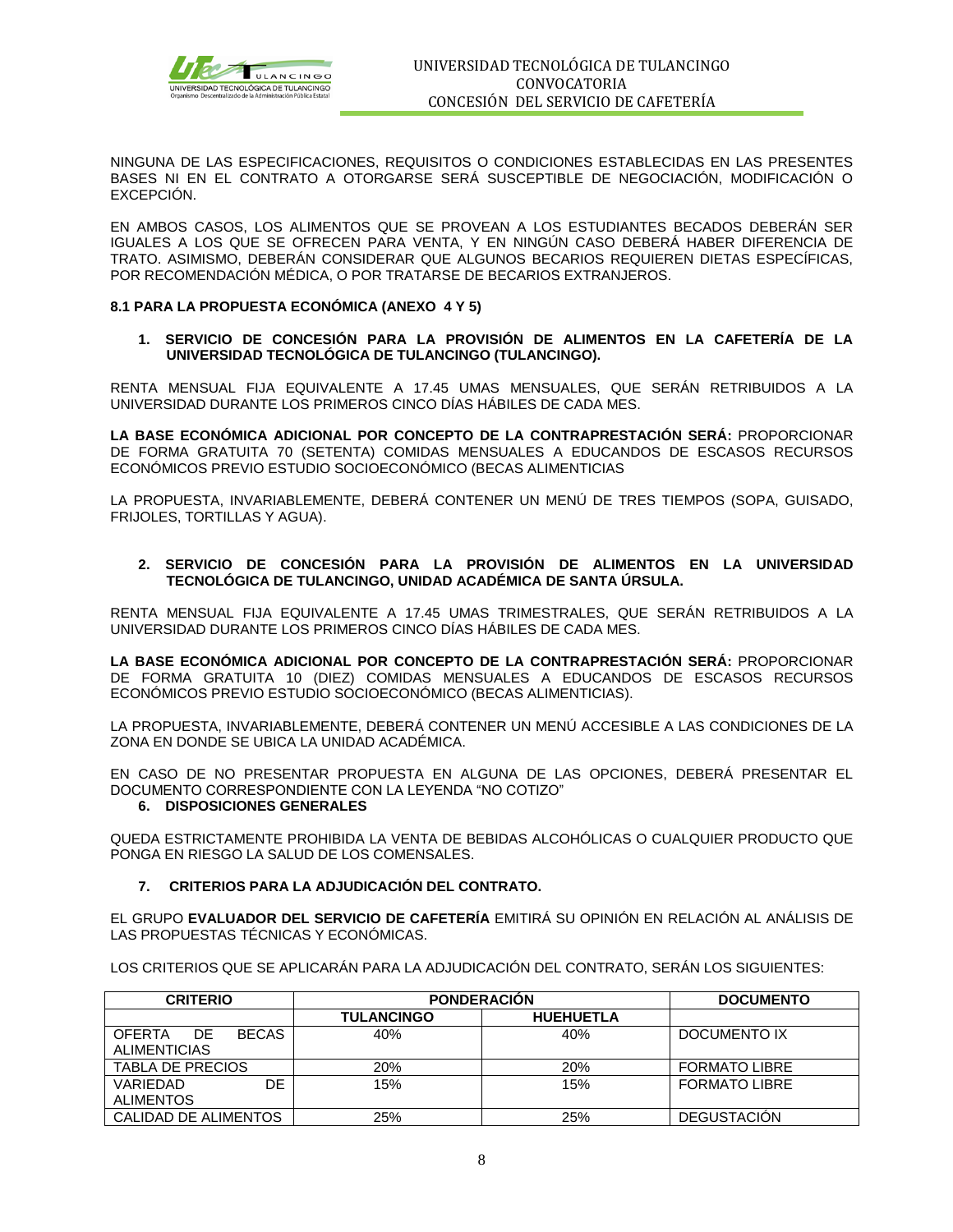

EN NINGÚN CASO LA CONVOCANTE O LOS PARTICIPANTES PODRÁN SUPLIR O CORREGIR LAS DEFICIENCIAS DE LAS PROPOSICIONES PRESENTADAS

UNA VEZ HECHA LA EVALUACIÓN DE LAS PROPUESTAS, EL CONTRATO SE ADJUDICARÁ AL PARTICIPANTE, CUYA OFERTA RESULTE SOLVENTE, PORQUE CUMPLE CON LOS REQUISITOS LEGALES, TÉCNICOS Y ECONÓMICOS ESTABLECIDOS EN ESTA CONVOCATORIA, Y POR TANTO GARANTIZA EL CUMPLIMIENTO DE LAS OBLIGACIONES RESPECTIVAS.

EN CASO DE EXISTIR IGUALDAD DE CONDICIONES, SE DARÁ PREFERENCIA A LAS PERSONAS QUE INTEGRAN EL SECTOR DE MICRO, PEQUEÑAS Y MEDIANAS EMPRESAS (ANEXO 6).

DE SUBSISTIR EL EMPATE ENTRE LAS PERSONAS DEL SECTOR SEÑALADO, LA ADJUDICACIÓN SE EFECTUARÁ A FAVOR DEL PARTICIPANTE QUE RESULTE GANADOR DEL SORTEO MANUAL POR INSACULACIÓN, PARA LO CUAL SERÁ CONVOCADA LA REPRESENTANTE DEL ÓRGANO INTERNO DE CONTROL DEL CONVOCANTE.

#### **8. DESCALIFICACIÓN DEL LICITANTE.**

- A) SERÁ CAUSA DE DESCALIFICACIÓN QUE ALGÚN PARTICIPANTE ACUERDE CON CUALQUIER OTRA PERSONA PARA REALIZAR ACCIÓN FALSA PARA OBTENER EL CONTRATO.
- B) EL INCUMPLIMIENTO DE CUALQUIERA DE LOS REQUISITOS ESTABLECIDOS EN ESTA CONVOCATORIA;
- C) EL PARTICIPANTE QUE POR SÍ MISMO O A TRAVÉS DE INTERPÓSITA PERSONA, ADOPTE CONDUCTAS PARA QUE LOS SERVIDORES PÚBLICOS DEL CONVOCANTE INDUZCAN O ALTEREN LAS EVALUACIONES DE LAS PROPOSICIONES, EL RESULTADO DEL PROCEDIMIENTO, U OTROS ASPECTOS QUE LE OTORGUEN CONDICIONES MÁS VENTAJOSAS CON RELACIÓN A LOS DEMÁS PARTICIPANTES.

#### **9. FIRMA DEL CONTRATO**

PREVIO A LA FIRMA DEL CONTRATO, EL PARTICIPANTE A QUIEN SE LE ADJUDIQUE, DEBERÁ PRESENTAR PARA SU COTEJO, ORIGINAL O COPIA CERTIFICADA DE LOS SIGUIENTES DOCUMENTOS:

I. TRATÁNDOSE DE PERSONA MORAL, TESTIMONIO DE LA ESCRITURA PÚBLICA EN LA QUE CONSTE QUE FUE CONSTITUIDA CONFORME A LAS LEYES MEXICANAS Y QUE TIENE SU DOMICILIO EN EL TERRITORIO NACIONAL, DEBIDAMENTE INSCRITA EN EL REGISTRO PÚBLICO DE LA PROPIEDAD Y EL COMERCIO; II. TRATÁNDOSE DE PERSONA FÍSICA, COPIA CERTIFICADA DEL ACTA DE NACIMIENTO O, EN SU CASO, CARTA DE NATURALIZACIÓN RESPECTIVA, EXPEDIDA POR LA AUTORIDAD COMPETENTE, ASÍ COMO LA DOCUMENTACIÓN CON LA QUE ACREDITE TENER SU DOMICILIO LEGAL EN EL TERRITORIO NACIONAL Y COPIA DE IDENTIFICACIÓN OFICIAL;

IV. COPIA DE LA CÉDULA DEL REGISTRO FEDERAL DE CONTRIBUYENTES.

EL PARTICIPANTE GANADOR, COMO PATRÓN DEL PERSONAL QUE OCUPE CON MOTIVOS DE LOS SERVICIOS MATERIA DE LA PRESENTE CONVOCATORIA, SERÁ EL ÚNICO RESPONSABLE DE LAS OBLIGACIONES DERIVADAS DE LAS CUOTAS OBRERO-PATRONALES, EN TÉRMINOS DE LAS DISPOSICIONES LEGALES APLICABLES, EN ESPECIAL EN MATERIA DE TRABAJO Y DE SEGURIDAD SOCIAL.

EL PARTICIPANTE GANADOR ES EL ÚNICO RESPONSABLE DE LOS TRABAJADORES QUE PRESTEN SUS SERVICIOS EN LA CAFETERÍA (COMO UN INCUMPLIMIENTO A LAS OBLIGACIONES DEL CONTRATO). EN NINGÚN CASO SE CONSIDERA A LA INSTITUCIÓN O DIRECTIVOS COMO PATRÓN SOLIDARIO O SUSTITUTO DE LOS TRABAJADORES QUE EL "CONVOCADO GANADOR" CONTRATE PARA LA EJECUCIÓN DE LOS SERVICIOS SOLICITADOS. RESPONDERÁ ANTE CUALQUIER AUTORIDAD ADMINISTRATIVA, JUDICIAL O DE TRABAJO, POR PROCEDIMIENTOS RELACIONADOS CON SUS TRABAJADORES. POR LO ANTERIOR, EL "CONVOCADO GANADOR" APORTARÁ A SU EXCLUSIVO CARGO, EL PERSONAL COMPETENTE Y DEBIDAMENTE CALIFICADO QUE SE REQUIERA PARA LA EJECUCIÓN DE LOS SERVICIOS.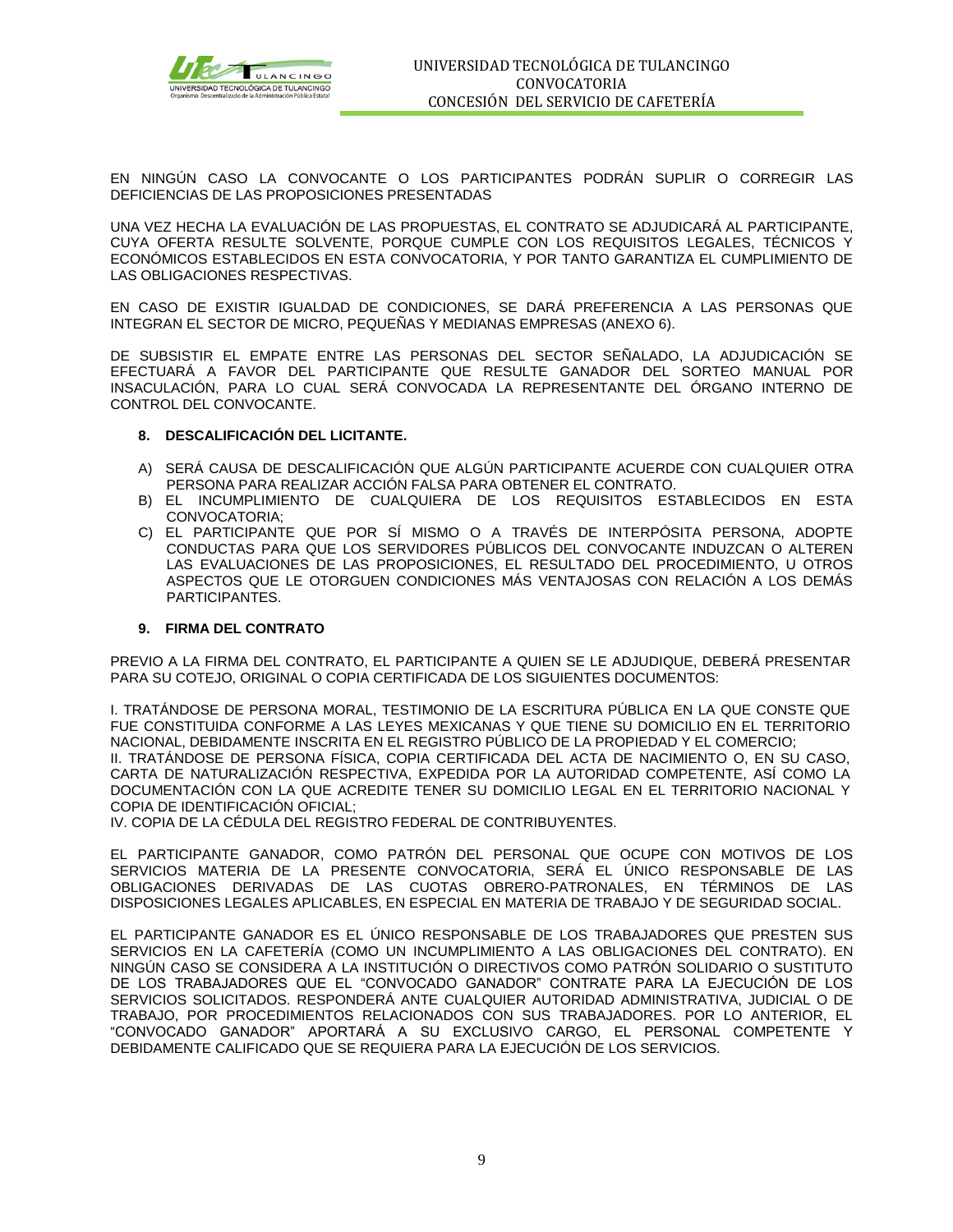

#### **10. INCONFORMIDADES**

LA INCONFORMIDAD DEBERÁ PRESENTARSE POR ESCRITO, DIRECTAMENTE EN LAS OFICINAS DEL ÓRGANO INTERNO DE CONTROL DE LA UNIVERSIDAD TENCOLÓGICA DE TULANCINGO UBICADA EN: CAMINO A AHUEHUETITLA NÚMERO 301, COL. LAS PRESAS, EN TULANCINGO DE BRAVO, HIDALGO.

#### **EL GRUPO EVALUADOR**

MTRO. JOSÉ ANTONIO ZAMORA GUIDO RECTOR

M.A. ORIS ESTELA VARGAS GARCÍA ENCARGADA DE LA DIRECCIÓN DE ADMÓN. Y FINANZAS

MTRO. ALFONSO RÍOS ÁNGELES SECRETARIO ACADÉMICO

MTRO. CARLOS ALBERTO TORRES ESTRADA DIRECTOR DE PLANEACIÓN Y EVALUACIÓN

L.A.E. MARICELA SANTUARIO ORTIZ JEFA DEL DEPARTAMENTO DE RECURSOS MATERIALES

L.C. LETICIA MARTÍNEZ PADILLA JEFA DEL DEPARTAMENTO DE MANTENIMIENTO

L.D. ALEJANDRA PÉREZ ROQUE JEFA DEL DEPARTAMENTO JURÍDICO

#### **PERSONAL USUARIO QUE PARTICIPA EN LA EVALUACIÓN**

**LIC. MERCEDES FERIA CAMPERO JEFA DEL DEPARTAMENTO DE RECURSOS HUMANOS** 

**LIC. FORTINO E. GUERRERO GARCÍA ENCARGADO DE LA UNIDAD ACADÉMICA DE SANTA ÚRSULA, HUEHUETLA**

**LIC. JACKELINE ALDRETE OCÁDIZ DIRECTORA DE VINCULACIÓN Y EXTENSIÓN**

. **MTRA. EVELIA ESMERALDA LÁZARO CERVANTES JEFA DEL DEPARTAMENTO DE CALIDAD**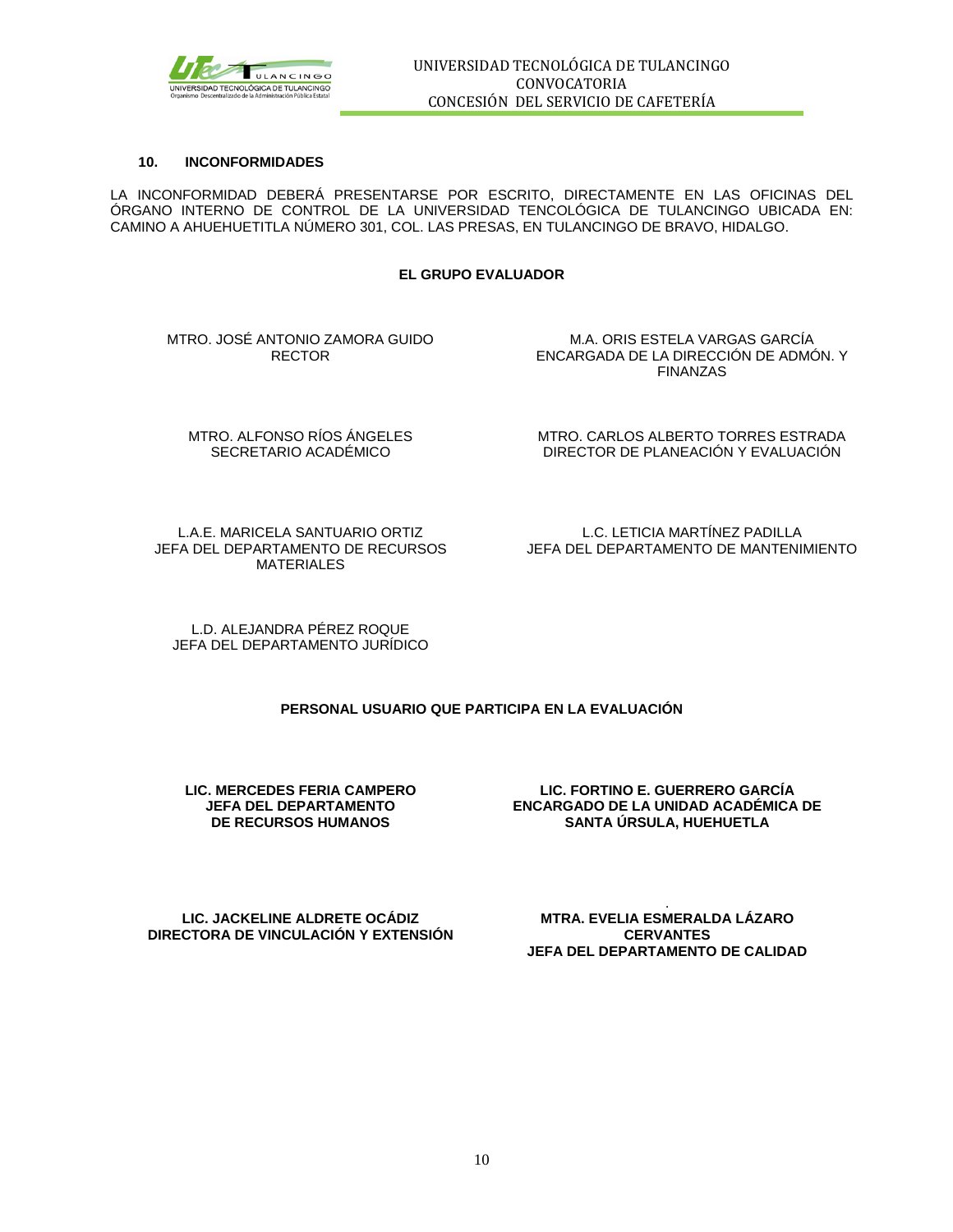

#### **ANEXO Nº 3**

#### **REPRESENTACIÓN LEGAL** UNIVERSIDAD TECNOLÓGICA DE TULANCINGO

## **LICITACIÓN PÚBLICA NACIONAL NO. AD-075-2019**

 (Nombre) , manifiesto bajo protesta de decir verdad, que los datos aquí asentados, son ciertos y han sido debidamente verificados, así como que cuento con facultades suficientes para suscribir la proposición en la presente Licitación Pública, a nombre y representación de:

| Registro Federal de Contribuyentes:                                                                               |                         |  |            |  |
|-------------------------------------------------------------------------------------------------------------------|-------------------------|--|------------|--|
| CURP:                                                                                                             |                         |  |            |  |
| Domicilio.-                                                                                                       |                         |  |            |  |
| Calle y Número:                                                                                                   |                         |  |            |  |
| Colonia:                                                                                                          | Delegación o Municipio: |  |            |  |
| Código Postal:                                                                                                    | Entidad Federativa:     |  |            |  |
| Teléfonos:                                                                                                        | Fax:                    |  |            |  |
| Correo Electrónico:                                                                                               |                         |  |            |  |
| No. de la Escritura Pública en la que consta su acta constitutiva:                                                |                         |  | Fecha:     |  |
| Nombre, Número y Lugar del Notario Público ante el cual se dio fe de la misma:                                    |                         |  |            |  |
| Inscrita en el Instituto de la Función Registral, bajo el n°. tomo -libro -, sección ---, fecha -----------<br>en |                         |  |            |  |
| Relación de Accionistas.-<br>Apellido Paterno:                                                                    | Apellido Materno:       |  | Nombre(s): |  |
| Descripción del Objeto Social:                                                                                    |                         |  |            |  |
| Reformas al Acta Constitutiva:                                                                                    |                         |  |            |  |
| Nombre del Apoderado o Representante:                                                                             |                         |  |            |  |
| Datos del documento mediante el cual acredita su personalidad y facultades.-                                      |                         |  |            |  |
| Escritura Pública Número:<br>Fecha:                                                                               |                         |  |            |  |
| Nombre, Número y Lugar del Notario Público ante el cual se otorgó:                                                |                         |  |            |  |
|                                                                                                                   |                         |  |            |  |

Protesto lo necesario.

\_\_\_\_\_\_\_\_\_\_\_\_\_\_\_\_\_\_\_\_\_\_\_\_\_\_\_\_\_\_\_\_\_\_\_\_\_\_\_\_\_ **Nombre y Firma del Representante Legal**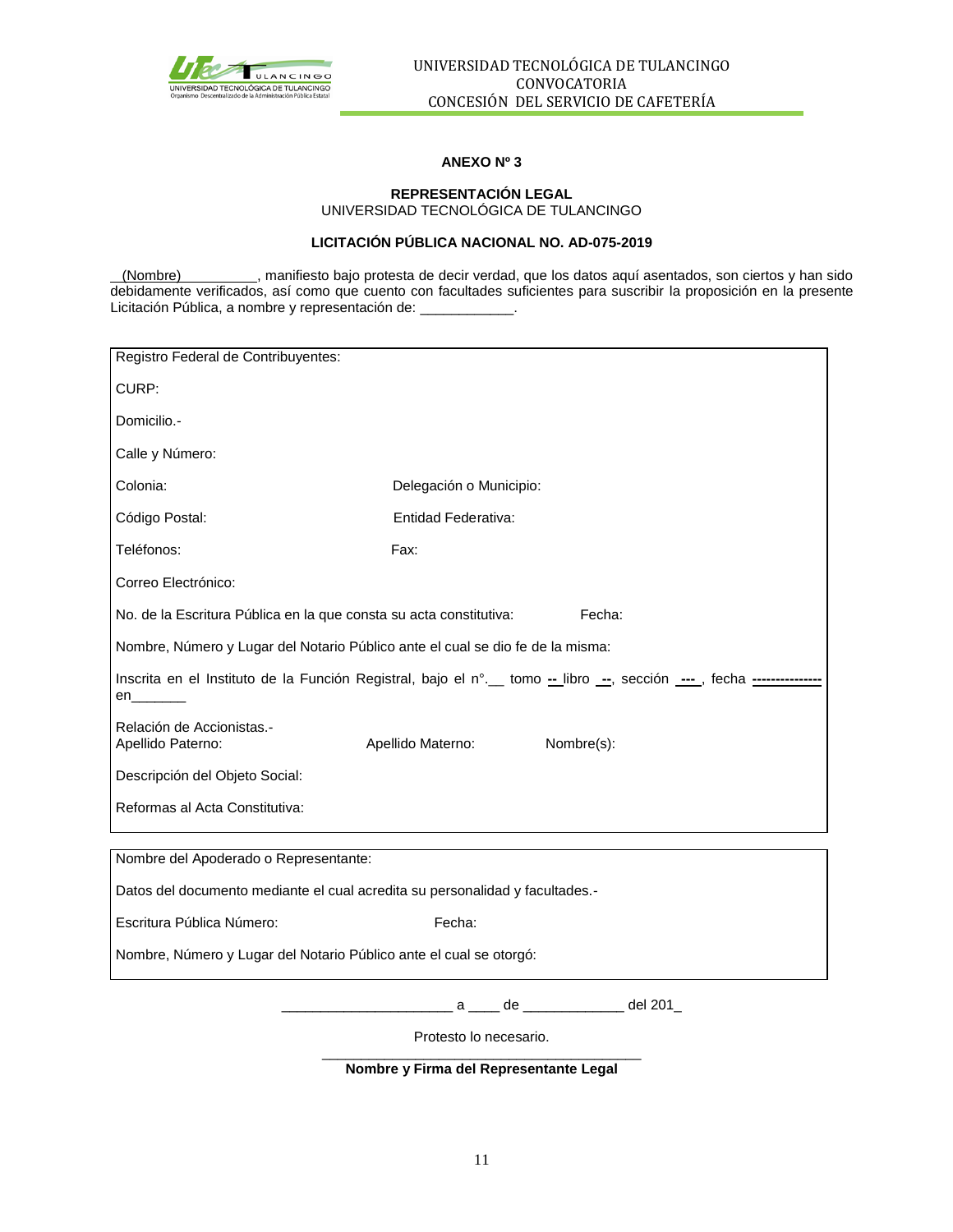

### **ANEXO Nº 4**

#### **PROPUESTA ECONÓMICA** UNIVERSIDAD TECNOLÓGICA DE TULANCINGO

## **SERVICIO DE CONCESIÓN DE CAFETERÍA NACIONAL NO. AD-075-2019**

### **CÉDULA DE PROPOSICIÓN ECONÓMICA PARA UNIDAD ACADÉMICA DE TULANCINGO**

Universidad Tecnológica de Tulancingo

|                | RAZÓN SOCIAL DE LA EMPRESA CONCURSANTE                                                                    |          | R.F.C.                      |                         |  |  |  |  |
|----------------|-----------------------------------------------------------------------------------------------------------|----------|-----------------------------|-------------------------|--|--|--|--|
|                |                                                                                                           |          |                             |                         |  |  |  |  |
|                |                                                                                                           |          |                             |                         |  |  |  |  |
|                | <b>NOMBRE DEL REPRESENTANTE LEGAL</b>                                                                     |          |                             | <b>DOMICILIO FISCAL</b> |  |  |  |  |
|                |                                                                                                           |          |                             |                         |  |  |  |  |
|                | Declaro que mi proposición, una vez estando conforme con las bases y especificaciones es<br>la siguiente: |          |                             |                         |  |  |  |  |
| Concepto       | Descripción                                                                                               | Cantidad | <b>UMAS</b><br>Importe 2022 |                         |  |  |  |  |
|                | <b>Renta Mensual Fija</b>                                                                                 |          | 17.45                       | \$1,679.04              |  |  |  |  |
| $\overline{2}$ | Becas alimenticias para<br>personas de bajos recursos                                                     |          |                             |                         |  |  |  |  |
|                |                                                                                                           |          |                             |                         |  |  |  |  |
| <b>TOTAL:</b>  |                                                                                                           |          |                             |                         |  |  |  |  |
|                | <b>IMPORTE TOTAL DE LA PROPOSICIÓN ECONÓMICA:</b>                                                         |          |                             |                         |  |  |  |  |

| Precio del menú de medio día (incluye sopa, guisado, frijoles, |  |
|----------------------------------------------------------------|--|
| agua y tortillas)                                              |  |

| NOMBRE Y FIRMA DEL REPRESENTANTE LEGAL |
|----------------------------------------|

**NOTA: LOS PARTICIPANTES DEBERÁN RESPETAR LO SOLICITADO EN ESTE ANEXO E INDICAR EN SU OFERTA LOS SIGUIENTES DATOS.**

| VIGENCIA DE LA COTIZACIÓN:             |  |
|----------------------------------------|--|
| <b>PLAZO Y CONDICIONES DE ENTREGA:</b> |  |
| <b>GARANTÍA DEL SERVICIO:</b>          |  |
| <b>LUGAR DE ENTREGA:</b>               |  |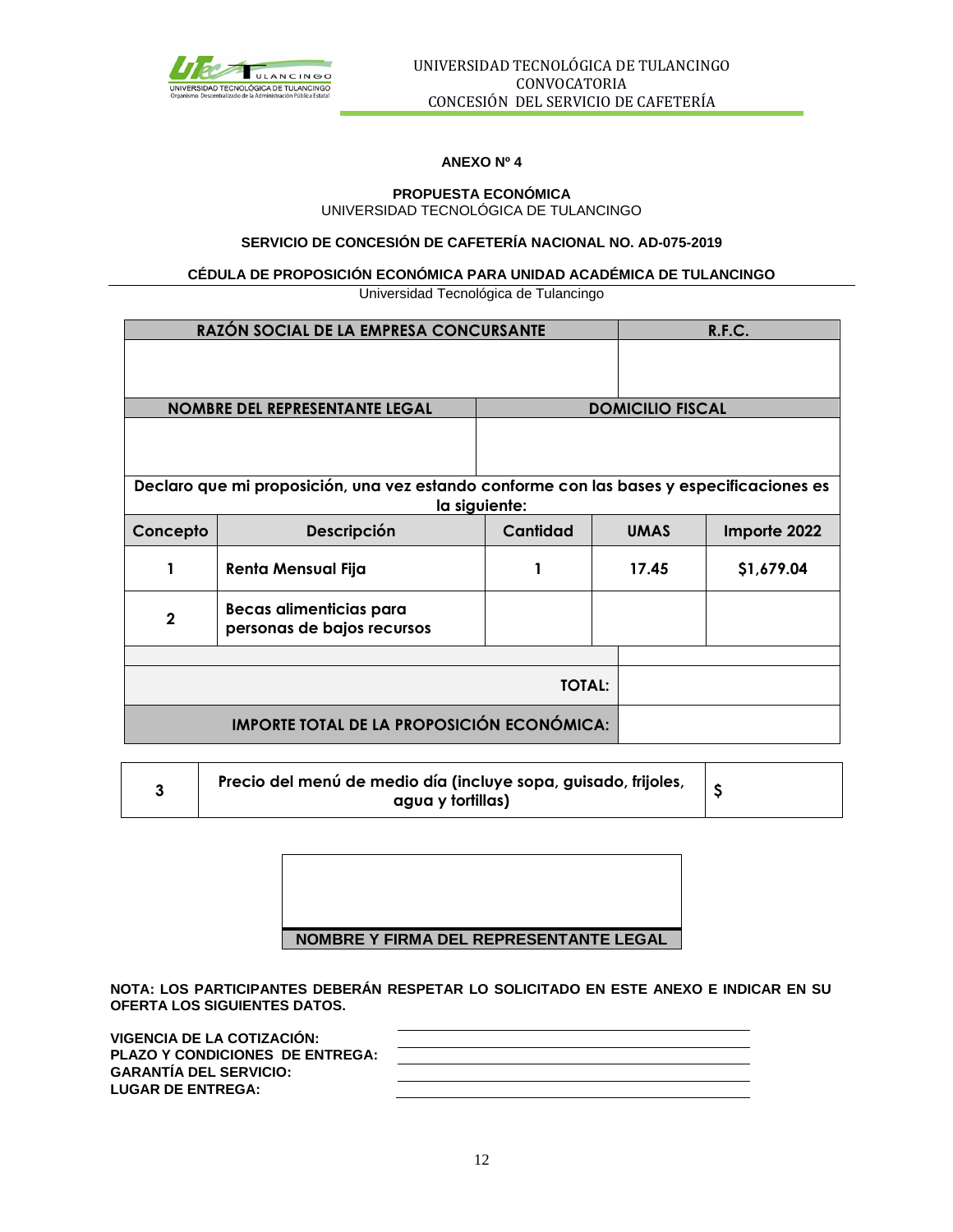

## **ANEXO Nº 5**

#### **PROPUESTA ECONÓMICA** UNIVERSIDAD TECNOLÓGICA DE TULANCINGO

## **CÉDULA DE PROPOSICIÓN ECONÓMICA PARA UNIDAD ACADÉMICA DE HUEHUETLA**

Universidad Tecnológica de Tulancingo

|                | RAZÓN SOCIAL DE LA EMPRESA CONCURSANTE                                                   |               | R.F.C.                      |            |  |  |  |  |
|----------------|------------------------------------------------------------------------------------------|---------------|-----------------------------|------------|--|--|--|--|
|                |                                                                                          |               |                             |            |  |  |  |  |
|                |                                                                                          |               |                             |            |  |  |  |  |
|                | <b>NOMBRE DEL REPRESENTANTE LEGAL</b>                                                    |               | <b>DOMICILIO FISCAL</b>     |            |  |  |  |  |
|                |                                                                                          |               |                             |            |  |  |  |  |
|                |                                                                                          |               |                             |            |  |  |  |  |
|                | Declaro que mi proposición, una vez estando conforme con las bases y especificaciones es |               |                             |            |  |  |  |  |
|                |                                                                                          | la siguiente: |                             |            |  |  |  |  |
| Concepto       | Descripción                                                                              | Cantidad      | <b>UMAS</b><br>Importe 2022 |            |  |  |  |  |
| 1              | Renta trimestral Fija                                                                    |               | 17.45                       | \$1,679.04 |  |  |  |  |
| $\overline{2}$ | Becas alimenticias para<br>personas de bajos recursos                                    |               |                             |            |  |  |  |  |
|                |                                                                                          |               |                             |            |  |  |  |  |
|                | <b>TOTAL:</b>                                                                            |               |                             |            |  |  |  |  |
|                | <b>IMPORTE TOTAL DE LA PROPOSICIÓN ECONÓMICA:</b>                                        |               |                             |            |  |  |  |  |

| J. | Precio del menú accesible a la zona (describir a detalle el |  |  |
|----|-------------------------------------------------------------|--|--|
|    | contenido)                                                  |  |  |

**NOMBRE Y FIRMA DEL REPRESENTANTE LEGAL**

**NOTA: LOS PARTICIPANTES DEBERÁN RESPETAR LO SOLICITADO EN ESTE ANEXO E INDICAR EN SU OFERTA LOS SIGUIENTES DATOS.**

| <b>VIGENCIA DE LA COTIZACIÓN:</b>      |  |
|----------------------------------------|--|
| <b>PLAZO Y CONDICIONES DE ENTREGA:</b> |  |
| <b>GARANTÍA DEL SERVICIO:</b>          |  |
| <b>LUGAR DE ENTREGA:</b>               |  |